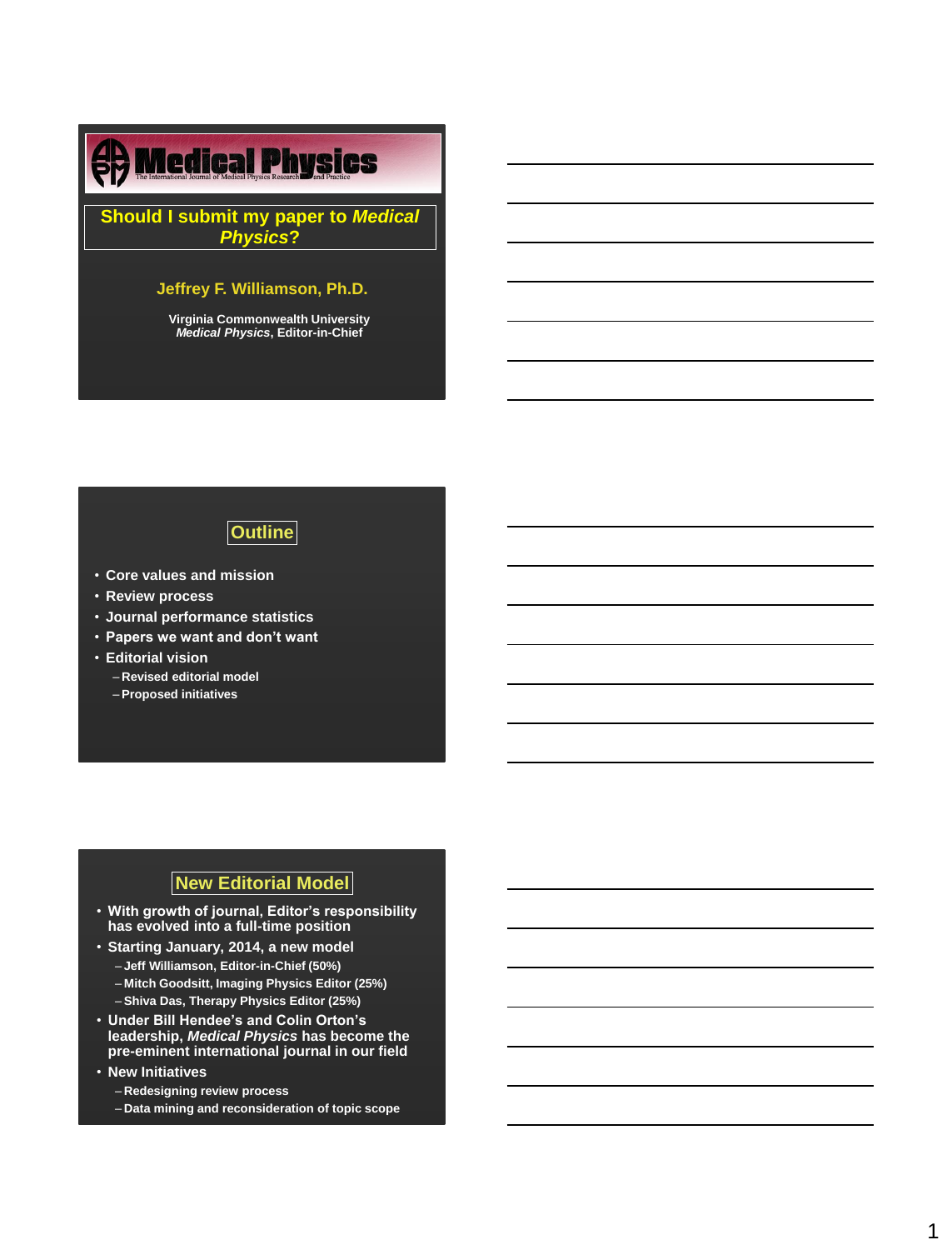#### **Vision and Mission Statement**

- **Bill Hendee (2005):** *" …to continue the Journal's tradition of publishing the very best science that propels our discipline forward and improves our contribution to patient care.* **"**
- **The discipline is broad:** *"…application of physics concepts and methods to diagnosis and treatment of disease"*
	- **Medical imaging applications: pyscho -physics, system design, image reconstruction/restoration** 
		- » **X-rays, US, MR, RF, etc. for anatomy, elasticity, electrical impedance, molecular state, physiology, etc.**
	- **Therapy: equipment optimization, planning, tracking, dosimetry, outcome modeling, biology, response imaging** » **RT, IG surgery, RF/US oblation and thermal therapy**
	- **Basic research:** 
		- » **Segmentation, registration, feature extraction, voxel labeling**
		- » **Imaging and dosimetry** » **Physiology, biology, statistics**

## **Types of articles**

- **Research Article: report of original experimental or theoretical research**
	- **10 pages nominal limit. Page charges for excess pages**
- **Technical Note (4 pages)**
- **Medical Physics Letter (3 pages)** – **Rapid review: highly novel, high impact development**
- **Technical Report**
- **Review article**
- **Vision 20/20 article**
- **Point/Counterpoint**
- **Correspondence and editorials**

#### **Review Process: general**

- **Single -blind review system**
	- **Referees know who authors are**
	- **Associate editor (AE) and referees (Ref) are anonymous to authors**
	- **Author communication limited to Editor (Ed) or Journal Manager**
- **Decision categories**
	- **Accept: No revision needed**
	- **Conditionally Accept: minor revision -Ed/AE review only**
	- **Conditionally Accept: Major revision –full peer review**
	- **Editorial decision deferred: Major revision with full peer review**
	- **Reject: not suitable for** *Med Phys***: Refer to another journal**
	- **Outright rejection**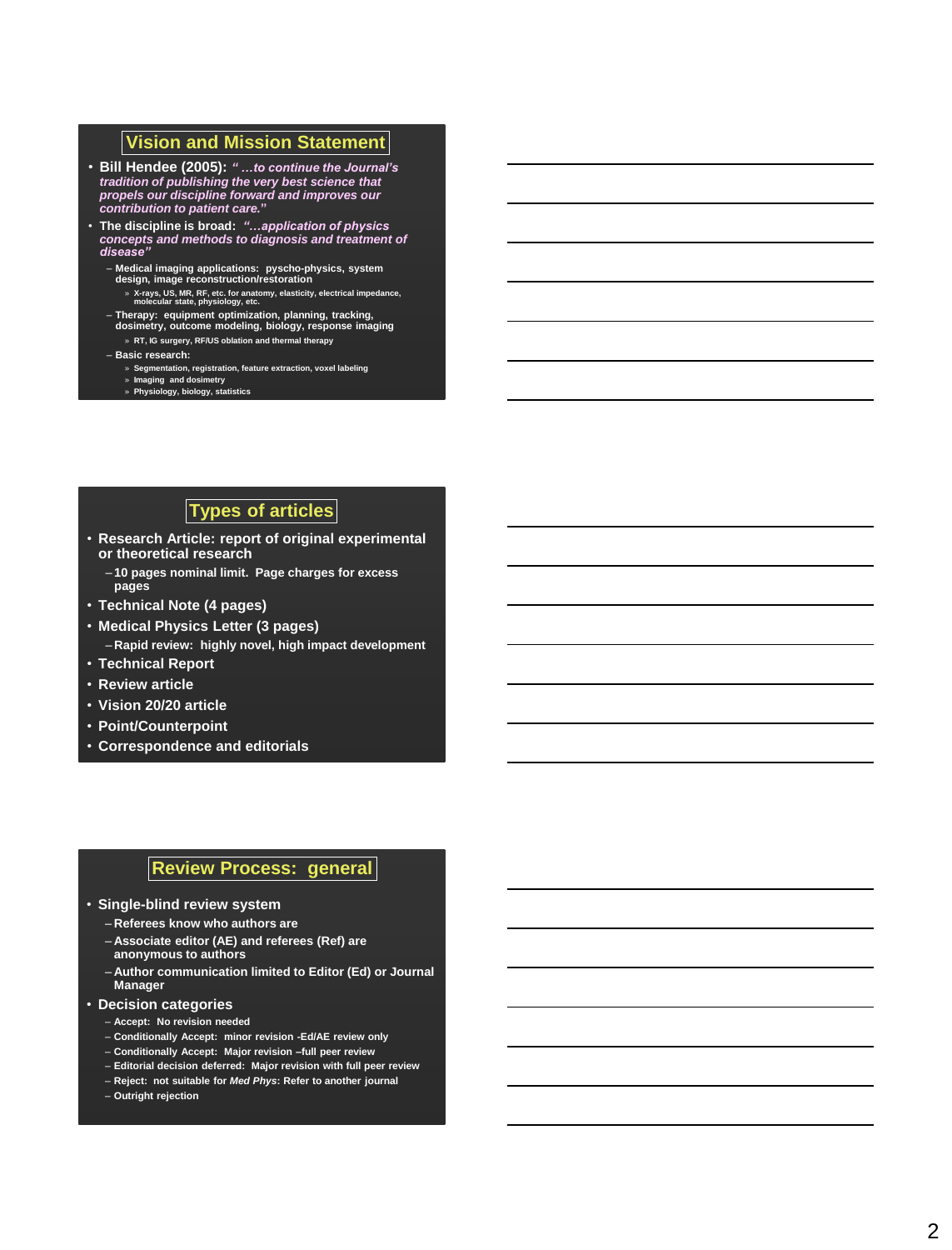#### **Review Process: 2 -3 cycles**

- **1. Ms. Received: EIC Selects editor (ED)**
- **2. ED preliminary review**
	- **a. Rejects paper (15%)**
	- **b. Recruits associate Editor (AE)**
- **3. AE manages review** 
	- **a. Solicits reviews from at least 2 referees**
	- **b. Makes recommendation to ED**
- **4. Editorial Decision**
	- **a. ED reviews Ref and AE reviews**
	- **b. Makes decision and communicates to Author**
	- **c. EIC signs off on ED decision**

#### **Review outcomes and issues**

#### • **Historical acceptance rate: 50%**

- **Plan to increase selectivity, reducing acceptance rate to 40% -45%**
- **We are moving to a 9 point impact score (1= outstanding; 9 = terrible)** 
	- » **Weed out technically correct but overly incremental papers**
	- » **Decide on potentially high impact but premature/technically flawed papers**
- **Starting in 2014, 75% of papers were managed by inhouse (Editorial Board or Board of Assoc Editors) AEs vs. 2/3 Guest AEs as in past**
- **Culture**
	- **We work with authors to improve their Ms.**
	- **Typically, 2 to 3 review cycles**
	- **Median time: submission to first decision: 42 days**



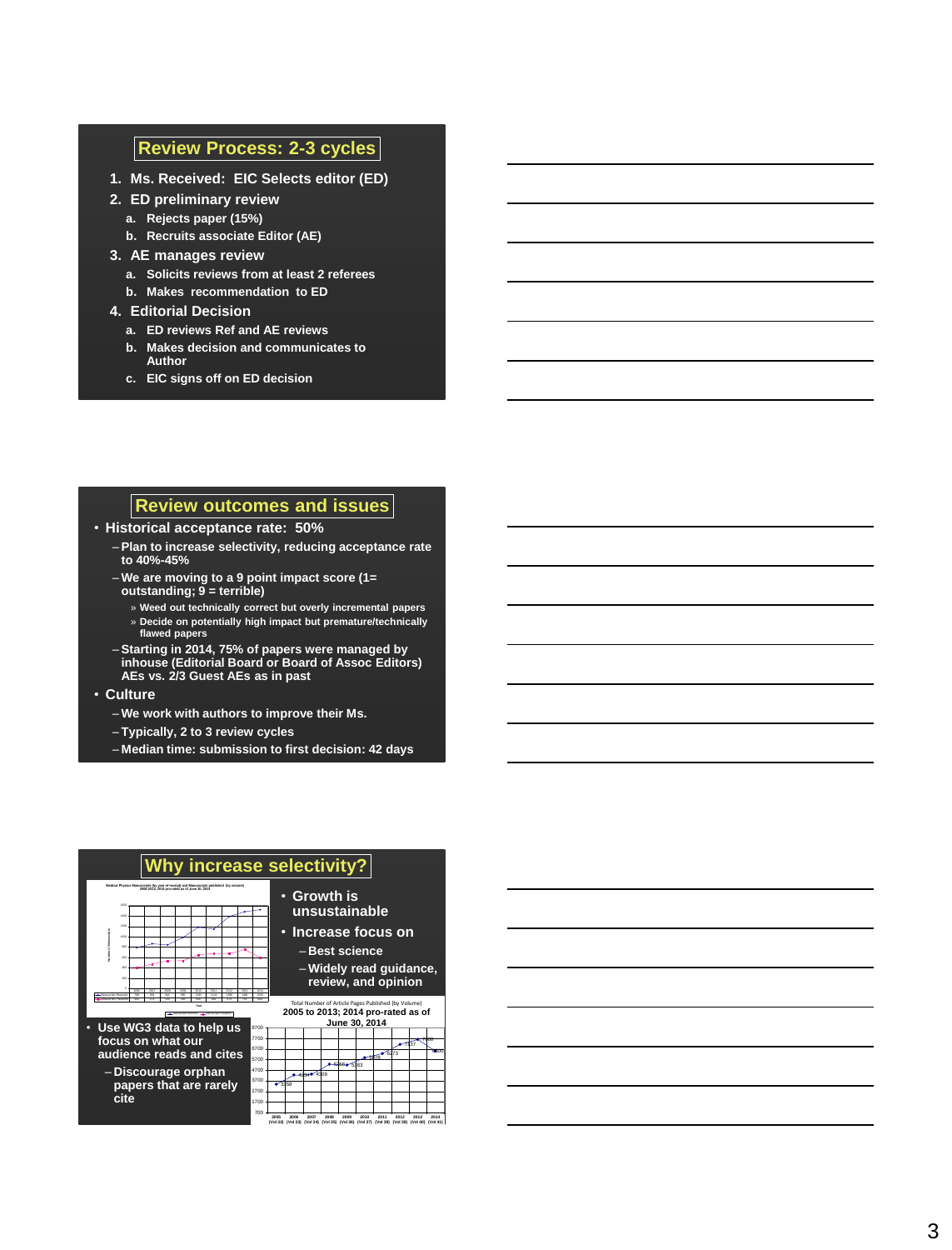| <b>Journal Impact Factors</b>                                                                                                                                                                                               |                                                                                                                                                                                                                                                                                        |
|-----------------------------------------------------------------------------------------------------------------------------------------------------------------------------------------------------------------------------|----------------------------------------------------------------------------------------------------------------------------------------------------------------------------------------------------------------------------------------------------------------------------------------|
| MEDICAL PHYSICS<br>5<br>4,5<br>actors<br>3,871<br>$\overline{a}$<br>3.5<br>3.875<br>2,911<br>2.838<br>×<br>0,704<br>2.5<br>٠<br>1.5<br>1<br>0.5<br>$\mathbf{a}$<br>2008<br>2699<br>2911<br>2012<br>2010<br><b>JCR Years</b> | • MP is holding its own<br>• Developing performance<br>metric more appropriate<br>to our field                                                                                                                                                                                         |
| $JIF(Y) =$                                                                                                                                                                                                                  |                                                                                                                                                                                                                                                                                        |
|                                                                                                                                                                                                                             | Total cites in Year Y of articles in Y-1 and Y-2                                                                                                                                                                                                                                       |
|                                                                                                                                                                                                                             | No. articles published in Y-1 and Y-2                                                                                                                                                                                                                                                  |
|                                                                                                                                                                                                                             |                                                                                                                                                                                                                                                                                        |
| JOURNAL OF REGENTION DNOWLOCY BEDLOG<br>ENTY PROT TONICE                                                                                                                                                                    | SEET TROMPACTEDNES ON RESIDENT SPACING<br>PHONESTS IN REDUCTING ONE BEEK OF 3                                                                                                                                                                                                          |
| 4.899<br>5.700<br>4,524<br>6,783<br>4.5<br>1.187<br>٠<br>i<br>3.5<br>9.5<br>ť<br>1.5<br>×<br>9.5<br>min.<br><b>HELL</b><br><b>PAGE</b><br>2812                                                                              | 4.5<br>4,894<br>5.897<br>£.<br>5.650<br>144<br>3,548<br>3,3<br>3,5<br>3,000<br>8,384<br>0.39<br>2,523<br>0.381<br>×<br>2.3<br>8.8<br>٠<br>1.0<br>1.5<br>1<br>6.5<br><br><b>String</b><br><b>NH</b><br>me<br><b>HOL</b><br>2665<br><b>Hotel</b><br>2812<br>240.0<br><b>PAGE</b><br>1911 |
| Journal of Applied Clinical Redical Physics<br>٠<br>1.8                                                                                                                                                                     | JOR Years<br>Medical Docimetry<br><b>JOR Years</b>                                                                                                                                                                                                                                     |
| Factor:<br>1.4<br>1.4<br>1,709<br>Factio<br>1,188<br>1.2<br>1,300<br>0.998<br>٠<br>6.8<br>ť<br>6.4<br>0, 4<br>6.2<br><b>PROF</b><br><b>Mind</b><br><b>MAR</b><br><b>PRES</b><br>pasz                                        | 4.5<br>a.n.<br>٠<br>2,326<br>2.3<br>1.0<br>$-40$<br>1,005<br>8.548<br>6.5<br><b>Sales</b><br>1414<br><b>NATION</b><br>16668                                                                                                                                                            |
| <b>JOR Years</b>                                                                                                                                                                                                            | <b>ICR Years</b>                                                                                                                                                                                                                                                                       |



### *Medical Physics***: Core Mission**

- **Maintain** *Medical Physics* **as the preeminent forum for electronic exchange of cutting edge medical physics science**
- **To identify and publish the best contributions in**
	- **Basic science developments with potential for improving patient care**
	- **clinical translation and validation of previous basic science innovations**
	- **High impact clinical physics innovations addressing a significant clinical problem of broad interest**
- **Features of publishable articles**
	- **Novelty and/or high potential clinical/scientific impact**
	- **Generalizable scientific data or conclusion**
	- **Addresses unsolved problems of concern to our readership**

#### **Heavily represented** *Med Phys* **Research Areas**

- **Image processing/analysis** – **Segmentation, feature extraction, registration**
- **X-ray CT, CBCT, PET physics**
	- **Reconstruction, performance assessment, dose reduction, artifact mitigation, detector** – **Phase-contrast imaging**
- **Radiation therapy**
	- **2D/3D dosimetry, Monte Carlo planning, plan optimization, IMPT, motion management**
- **Breast imaging: new modalities, CAD**
- **Basic research: elastography, electrical impedance, fractal analysis**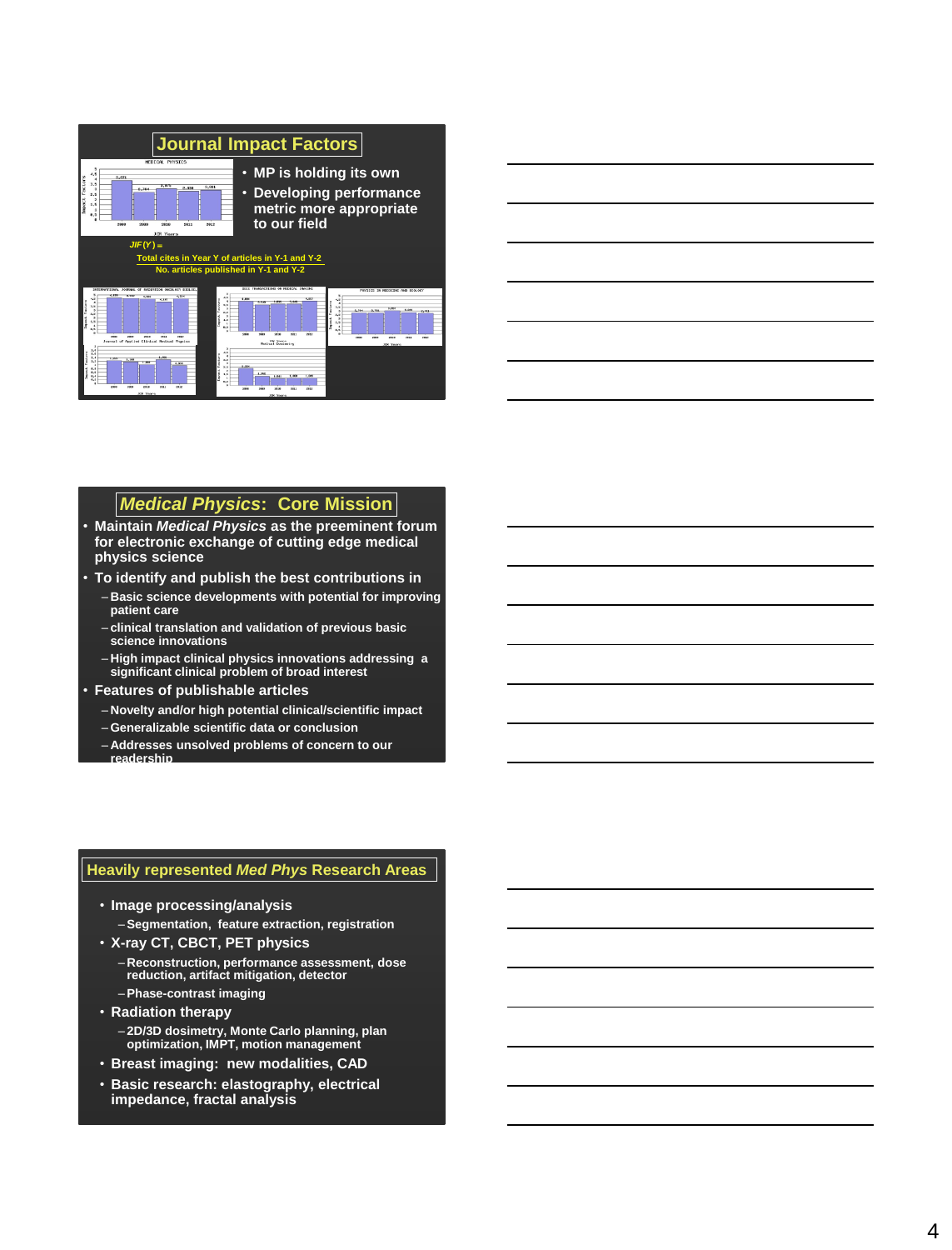

## **Articles we don't encourage**

- **Educational articles and teaching innovations**
- **Peripheral/outside medical physics**
	- **Engineering technology, e.g., image processing, without clear translational or clinical application content**
	- **Clinical studies without clear technical/MP content**
- **Limited novelty/impact**
	- **Clinical physics/QA/technical of narrow scope**
	- **Duplication of existing studies**
	- **No new generalizable data or novel technology**
	- **Excessively incremental "salami" publications**
	- **Premature/underdeveloped**
- **Poorly written articles**

#### **Recent structural changes**

- **Board of Associate Editors: 75 AEs**
	- **More recognition for contributions**
	- **More uniform performance and policy implementation**
	- **EB + BAE manages 75% of 2014 articles**
- **Smaller more active Editorial Board**
	- **Advise editorial team, formulate policy, serve as AEs**
	- **Design/Implement initiatives via Working Groups**
		- » **WG1: Review process efficiency, quality, selectivity**
		- » **WG2: accessibility, readability, and interactivity** » **WG3: Data mining and evaluation of Journal quality**
		- » **WG4: Outreach: Non-MP scientific/ clinical communities**
		-